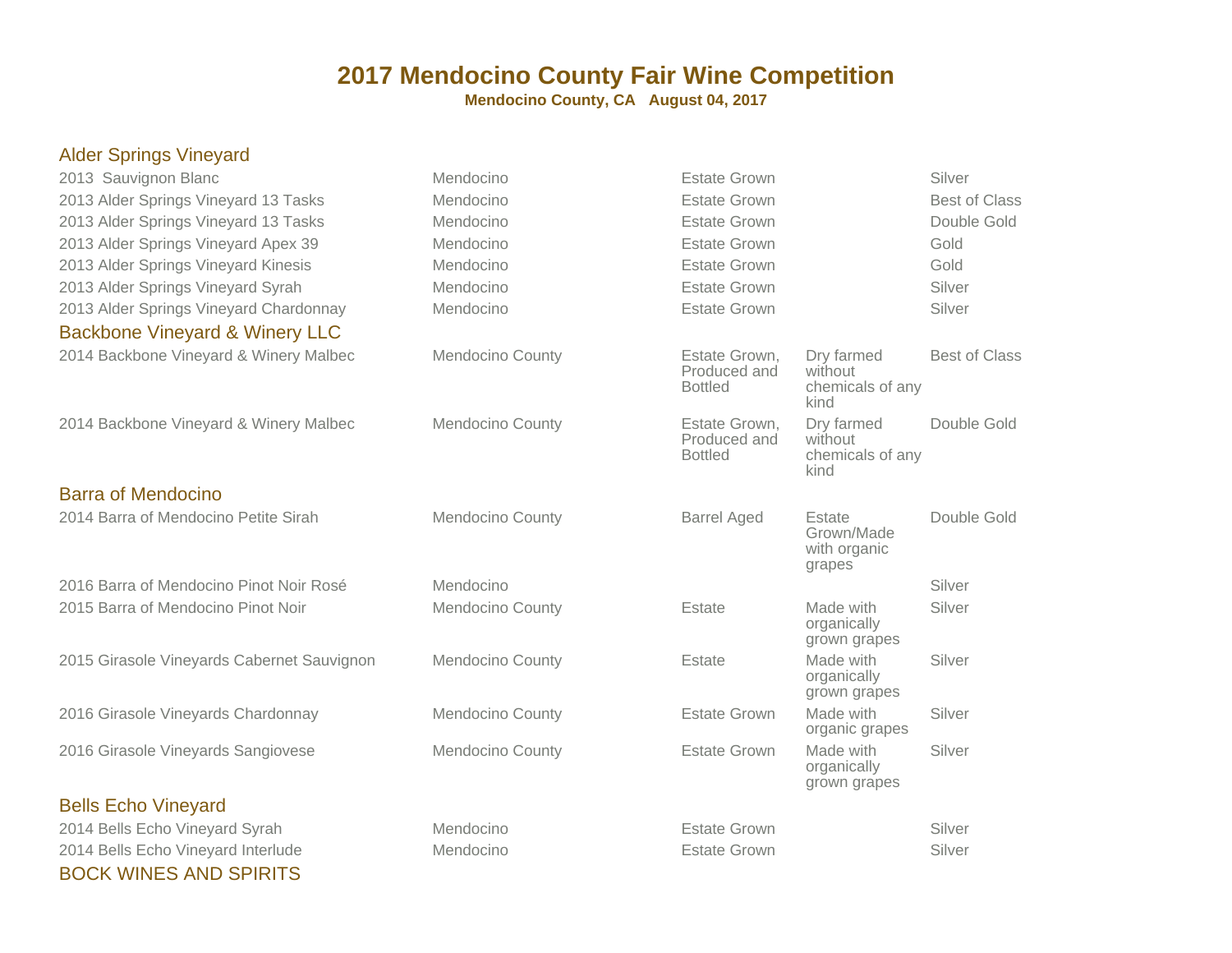#### **2017 Mendocino County Fair Wine Competition**

**Mendocino County, CA August 04, 2017**

| 2016 Fletcher Louis Sangiovese Rosado       | Redwood Valley   |                                                 |                           | Silver               |
|---------------------------------------------|------------------|-------------------------------------------------|---------------------------|----------------------|
| 2016 Terroir 95470 Rosé                     | Redwood Valley   |                                                 |                           | Silver               |
| 2016 Terroir 95470 Sauvignon Blanc          | Redwood Valley   |                                                 |                           | Silver               |
| 2013 Terroir 95470 SangioRosso              | Redwood Valley   |                                                 |                           | Silver               |
| <b>Briceland Vineyards</b>                  |                  |                                                 |                           |                      |
| 2016 Briceland Vineyards Arneis             | Mendocino County |                                                 | Spirit Canyon<br>Vineyard | Gold                 |
| 2015 Briceland Vineyards Zinfandel          | Mendocino County | Unfined &<br>Unfiltered                         | Dark Horse<br>Vineyard    | Silver               |
| 2014 Briceland Vineyards Syrah              | Mendocino County | Unfined &<br>Unfiltered                         | Dark Horse<br>Vineyard    | Silver               |
| <b>Brutocao Cellars</b>                     |                  |                                                 |                           |                      |
| 2016 Bliss Family Vineyards Sauvignon Blanc | Mendocino        | Estate Grown,<br>Produced and<br><b>Bottled</b> |                           | <b>Best of Class</b> |
| 2016 Bliss Family Vineyards Sauvignon Blanc | Mendocino        | Estate Grown,<br>Produced and<br><b>Bottled</b> |                           | Double Gold          |
| 2015 Bliss Family Vineyards Chardonnay      | Mendocino        | Estate Grown,<br>Produced and<br><b>Bottled</b> |                           | Silver               |
| 2015 Bliss Family Vineyards Merlot          | Mendocino        | Estate Grown,<br>Produced and<br><b>Bottled</b> |                           | Silver               |
| 2014 Bliss Family Vineyards Zinfandel       | Mendocino        | Estate Grown,<br>Produced and<br><b>Bottled</b> |                           | Silver               |
| 2016 Bliss Family Vineyards Rosé            | Mendocino        | Estate Grown,<br>Produced and<br><b>Bottled</b> |                           | Silver               |
| 2015 Bliss Family Vineyards Pinot Noir      | Mendocino        |                                                 |                           | Silver               |
| 2014 Brutocao Family Vineyards Torrent      | Mendocino        | Estate Grown,<br>Produced and<br><b>Bottled</b> | Hopland<br>Ranches        | Silver               |
| 2015 Brutocao Family Vineyards Chardonnay   | Mendocino        | Estate Grown,<br>Produced and<br><b>Bottled</b> | Hopland<br>Ranches        | Silver               |
| 2013 Brutocao Family Vineyards Primitivo    | Mendocino        | Estate Grown,<br>Produced and<br><b>Bottled</b> | Contento<br>Vineyard      | Silver               |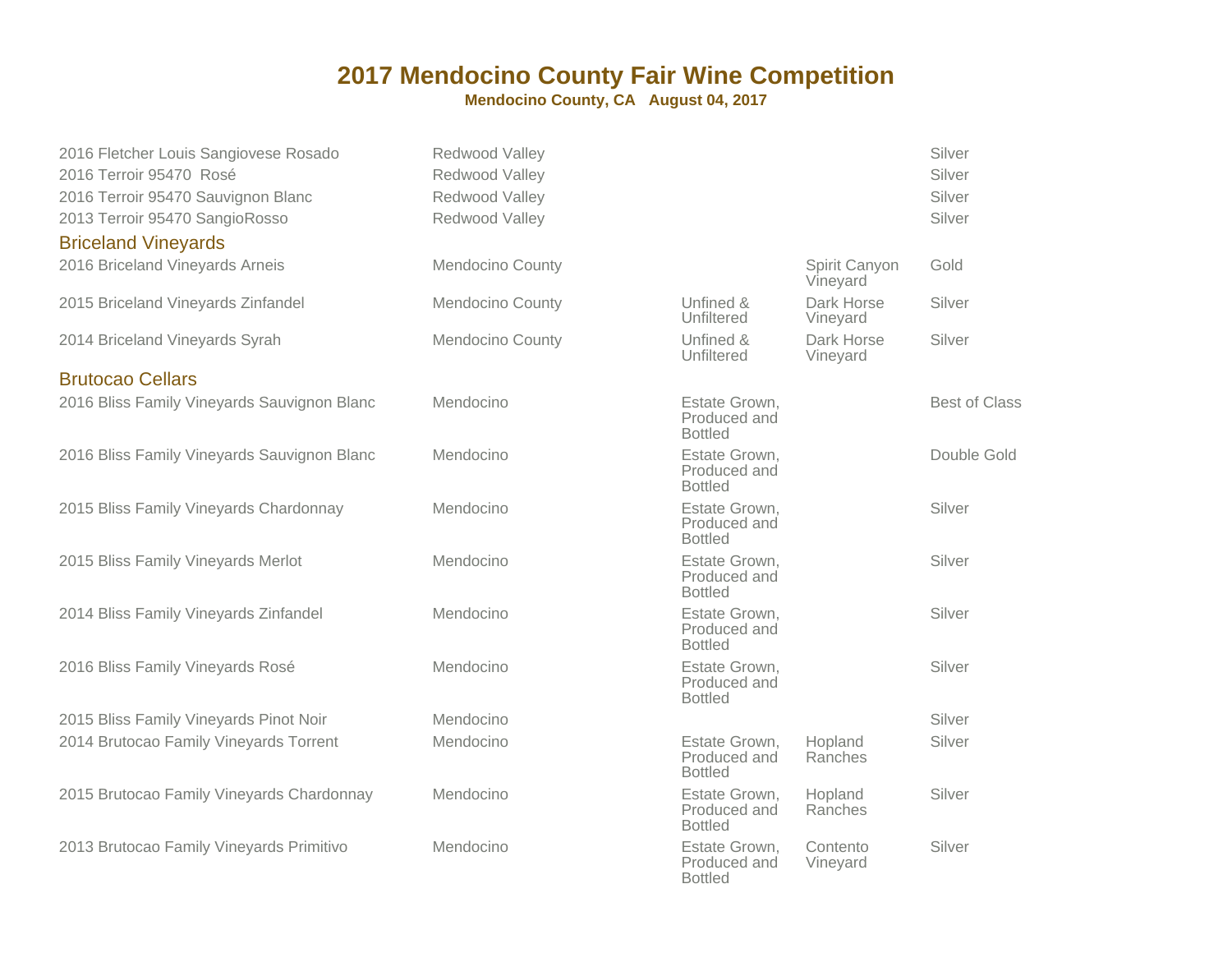| <b>Cakebread Cellars</b>                               |                         |                             |                      |                            |
|--------------------------------------------------------|-------------------------|-----------------------------|----------------------|----------------------------|
| 2015 Cakebread Cellars Pinot Noir                      | Anderson Valley         | Estate Vineyards Two Creeks | Vineyards            | Silver                     |
| Campovida                                              |                         |                             |                      |                            |
| 2014 Campovida Nero D' Avola                           | Mendocino County        |                             |                      | <b>Best of Class</b>       |
| 2014 Campovida Nero D' Avola                           | <b>Mendocino County</b> |                             |                      | Double Gold                |
| 2014 Campovida Grenache                                | Mendocino County        |                             |                      | Gold                       |
| 2016 Campovida Rosé di Grenache                        | Potter Valley           |                             | <b>Trail's End</b>   | Silver                     |
|                                                        |                         |                             | Vineyard             |                            |
| <b>Carol Shelton Wines</b>                             |                         |                             |                      |                            |
| 2014 Carol Shelton Wines Wild Thing Zinfandel          | Mendocino County        | Old Vine                    |                      | <b>Best of Class</b>       |
| 2015 Carol Shelton Wines Wild Thing Zinfandel          | <b>Mendocino County</b> | Old Vine<br>Old Vine        |                      | Double Gold<br>Double Gold |
| 2014 Carol Shelton Wines Wild Thing Zinfandel          | Mendocino County        |                             |                      | Gold                       |
| 2016 Carol Shelton Wines Wild Thing Rendezvous<br>Rosé | Mendocino County        |                             |                      |                            |
| <b>Cesar Toxqui Cellars</b>                            |                         |                             |                      |                            |
| 2013 Cesar Toxqui Cellars Petite Sirah                 | <b>Mendocino County</b> |                             |                      | Double Gold                |
| <b>Ferrari-Carano Vineyards and Winery</b>             |                         |                             |                      |                            |
| 2015 Ferrari-Carano Pinot Noir                         | Mendocino Ridge         |                             | Sky High Ranch       | Double Gold                |
| 2015 Ferrari-Carano Pinot Noir                         | Anderson Valley         |                             |                      | Double Gold                |
| 2015 Lazy Creek Vineyards Pinot Noir                   | Anderson Valley         |                             | Middleridge<br>Ranch | Best of Show -<br>Red      |
| 2015 Lazy Creek Vineyards Pinot Noir                   | Anderson Valley         |                             | Middleridge<br>Ranch | Double Gold                |
| 2016 Lazy Creek Vineyards Gewurztraminer               | Anderson Valley         |                             |                      | Gold                       |
| 2015 Lazy Creek Vineyards Pinot Noir                   | Anderson Valley         |                             | <b>Five Barrel</b>   | Gold                       |
| 2015 Lazy Creek Vineyards Pinot Noir                   | Anderson Valley         | Estate                      |                      | Gold                       |
| 2016 Lazy Creek Vineyards Rosé of Pinot Noir           | Anderson Valley         |                             |                      | Silver                     |
| <b>Fetzer Vineyards</b>                                |                         |                             |                      |                            |
| 2016 Bonterra Organic Vineyards Viognier               | Mendocino               |                             |                      | Double Gold                |
| 2015 Bonterra Organic Vineyards Zinfandel              | Mendocino               |                             |                      | Double Gold                |
| 2013 Bonterra Organic Vineyards The Butler             | Mendocino               |                             |                      | Silver                     |
| 2013 Bonterra Organic Vineyards The McNab              | Mendocino               |                             |                      | Silver                     |
| <b>Frey Vineyards</b>                                  |                         |                             |                      |                            |
| 2015 Frey Biodynamic Zinfandel                         | Mendocino               |                             |                      | Silver                     |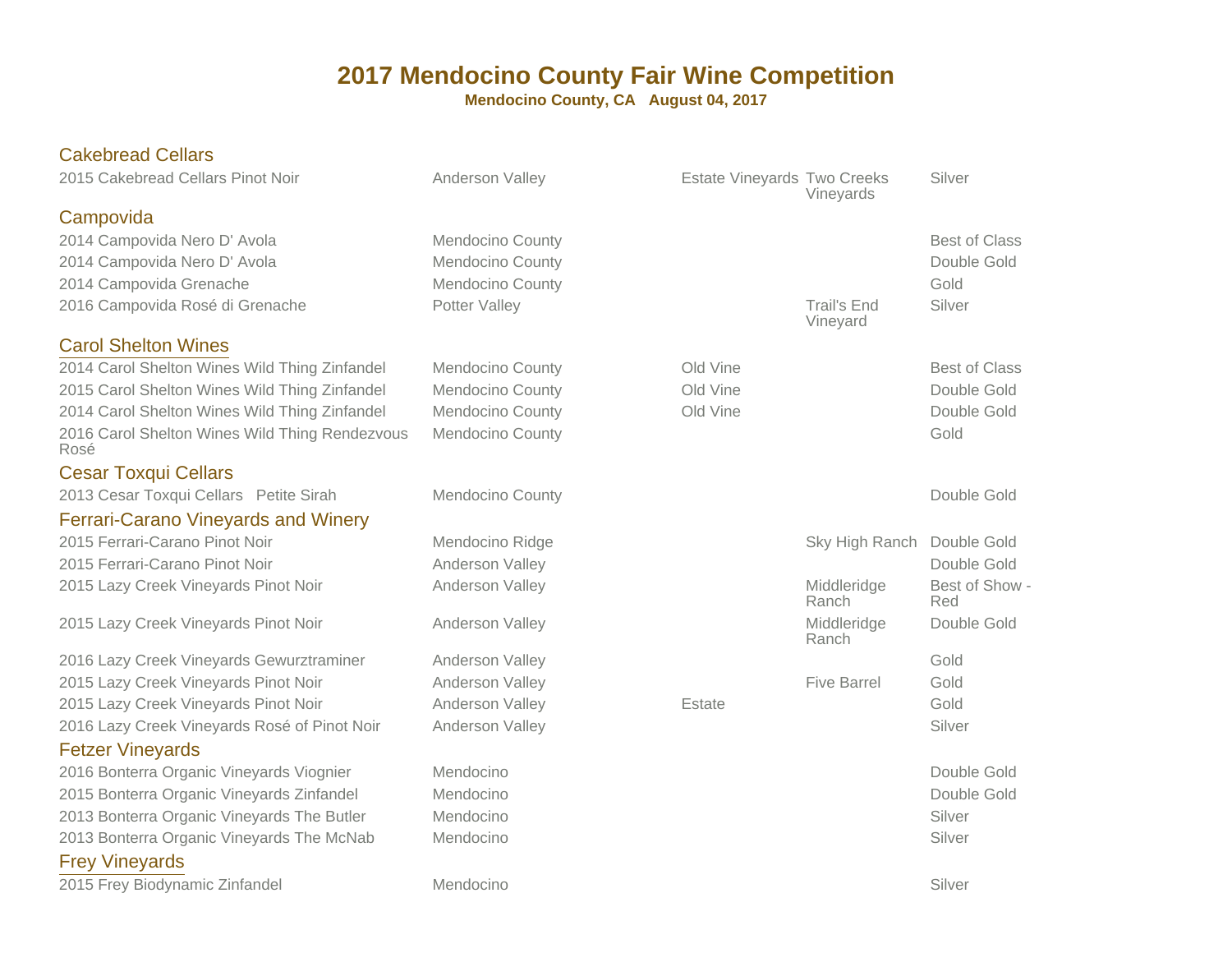| 2015 Frey Biodynamic Chardonnay                | Mendocino               | No Sulfites<br>Added  |                               | Silver               |
|------------------------------------------------|-------------------------|-----------------------|-------------------------------|----------------------|
| 2015 Frey Organic Sauvignon Blanc              | <b>Mendocino County</b> |                       |                               | Silver               |
| <b>Graziano Family of Wines</b>                |                         |                       |                               |                      |
| 2016 Enotria Moscato                           | Mendocino County        |                       |                               | Double Gold          |
| 2013 Enotria Dolcetto                          | Mendocino County        |                       |                               | Silver               |
| 2015 Graziano Chenin Blanc                     | Mendocino County        |                       |                               | <b>Best of Class</b> |
| 2013 Graziano Petite Sirah                     | <b>Mendocino County</b> |                       |                               | Double Gold          |
| 2015 Graziano Chenin Blanc                     | Mendocino County        |                       |                               | Double Gold          |
| 2015 Graziano Sauvignon Blanc                  | <b>Mendocino County</b> |                       |                               | Gold                 |
| 2013 Graziano Zinfandel                        | Mendocino County        | Reserve               |                               | Silver               |
| 2015 Monte Volpe Nube Bianco                   | Potter Valley           |                       | Italian White<br><b>Blend</b> | Double Gold          |
| 2015 Monte Volpe Vesuvius                      | Potter Valley           |                       |                               | Silver               |
| 2013 Monte Volpe Peppolino                     | Mendocino County        |                       | Italian Red<br><b>Blend</b>   | Silver               |
| 2013 Monte Volpe Negroamaro                    | Mendocino County        |                       |                               | Silver               |
| 2013 Monte Volpe Sangiovese                    | Mendocino County        |                       |                               | Silver               |
| 2015 Saint Gregory Pinot Meunier               | Mendocino County        |                       |                               | Gold                 |
| 2013 Saint Gregory Pinotage                    | Mendocino County        |                       |                               | Gold                 |
| 2014 Saint Gregory Pinot Noir                  | <b>Mendocino County</b> |                       |                               | Gold                 |
| 2015 Saint Gregory Pinot Blanc                 | Mendocino County        |                       |                               | Silver               |
| <b>Greenwood Ridge Vineyards</b>               |                         |                       |                               |                      |
| 2016 Greenwood Ridge Vineyards Sauvignon Blanc | Anderson Valley         |                       |                               | Double Gold          |
| 2013 Greenwood Ridge Vineyards Merlot          | Mendocino Ridge         | <b>Estate Bottled</b> |                               | Gold                 |
| 2014 Greenwood Ridge Vineyards Pinot Noir      | Anderson Valley         |                       |                               | Gold                 |
| 2014 Greenwood Ridge Vineyards Zinfandel       | Mendocino               |                       |                               | Silver               |
| 2016 Greenwood Ridge Vineyards Riesling        | Mendocino Ridge         |                       |                               | Silver               |
| 2014 Greenwood Ridge Vineyards Pinot Noir      | Mendocino Ridge         | <b>Estate Bottled</b> |                               | Silver               |
| 2014 Greenwood Ridge Vineyards Zinfandel       | Mendocino               | Reserve               |                               | Silver               |
| 2014 Greenwood Ridge Vineyards Merlot          | Mendocino Ridge         | Estate                |                               | Silver               |
| <b>Handley Cellars</b>                         |                         |                       |                               |                      |
| 2016 Handley Cellars Riesling                  | Anderson Valley         |                       |                               | <b>Best of Class</b> |
| 2014 Handley Cellars Pinot Noir                | Anderson Valley         |                       |                               | <b>Best of Class</b> |
| 2014 Handley Cellars Pinot Noir                | Anderson Valley         |                       |                               | Double Gold          |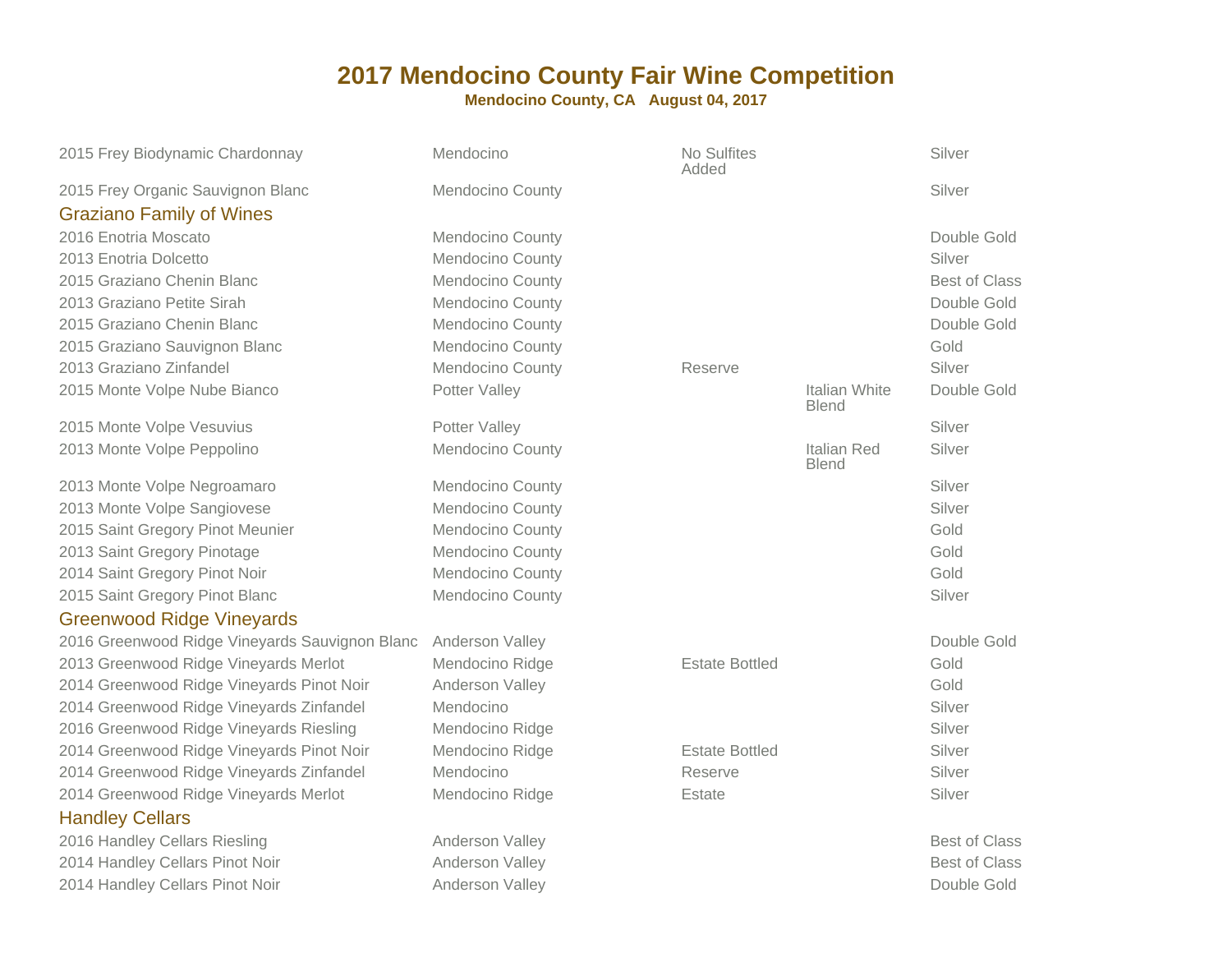#### **2017 Mendocino County Fair Wine Competition**

**Mendocino County, CA August 04, 2017**

2016 Handley Cellars Pinot Gris2016 Handley Cellars Riesling2014 Handley Cellars Petite Sirah2014 Handley Cellars Primitivo2016 Handley Cellars Pinot Noir Rosé2015 Handley Cellars Blanc de Blancs2015 Handley Cellars Chardonnay2016 Handley Cellars Gewurztraminer2014 Handley Cellars Pinot Noir2014 Handley Cellars Pinot Noir2016 Handley Cellars Pinot Blanc2014 Handley Cellars Zinfandel2014 Handley Cellars Syrah2014 Handley Cellars Red Table Wine2014 Handley Cellars Pinot Noir2014 Handley Cellars Pinot Noir2016 Handley Cellars Sauvignon Blanc2014 Handley Cellars Ranch House Red

#### **Harmonique**

 2010 Harmonique Delicacé Pinot Noir2010 Harmonique Elegancé Pinot Noir

Hawley Winery

2016 Hawley Zinfandel

#### Husch Vineyards

 2015 Husch Vineyards Zinfandel2016 Husch Vineyards Vin Gris of Pinot Noir2015 Husch Vineyards Chardonnay2015 Husch Vineyards Pinot Noir2016 Husch Vineyards Gewurztraminer

2013 Husch Vineyards Pinot Noir Anderson Valley2014 Husch Vineyards Pinot Noir Anderson Valley2015 Husch Vineyards Special Reserve Chardonnay Mendocino

| Gris                            | Anderson Valley         |                        |                               | Double Gold |
|---------------------------------|-------------------------|------------------------|-------------------------------|-------------|
| g                               | Anderson Valley         |                        |                               | Double Gold |
| Sirah                           | Redwood Valley          |                        | Vittorio Vineyard             | Double Gold |
| /0                              | Redwood Valley          |                        | Vittorio Vineyard Double Gold |             |
| Joir Rosé                       | Anderson Valley         | Estate                 |                               | Double Gold |
| de Blancs                       | Anderson Valley         | <b>Estate Vineyard</b> |                               | Gold        |
| onnay                           | Anderson Valley         | Estate                 |                               | Gold        |
| ztraminer                       | Anderson Valley         | Estate                 |                               | Gold        |
| loir                            | Yorkville Highlands     |                        |                               | Gold        |
| loir                            | Anderson Valley         |                        | <b>RSM Vineyard</b>           | Gold        |
| <b>lanc</b>                     | Mendocino County        |                        |                               | Gold        |
| del                             | Redwood Valley          |                        |                               | Gold        |
|                                 | Redwood Valley          |                        | Kismet Vineyard               | Silver      |
| able Wine                       | Redwood Valley          |                        | Vittorio Vineyard             | Silver      |
| loir                            | Anderson Valley         |                        | Estate Vineyard               | Silver      |
| loir                            | Anderson Valley         |                        | Helluva Vineyard Silver       |             |
| non Blanc                       | Anderson Valley         |                        |                               | Silver      |
| House Red                       | <b>Mendocino County</b> |                        |                               | Silver      |
| inot Noir                       | Anderson Valley         |                        |                               | Silver      |
| Pinot Noir                      | Anderson Valley         |                        |                               | Silver      |
|                                 | Mendocino County        | Old Vine               |                               | Double Gold |
| ıdel                            | Mendocino               | Old Vine               | Garzini Ranch                 | Double Gold |
| ris of Pinot Noir               | Anderson Valley         | <b>Estate Bottled</b>  |                               | Double Gold |
| lonnay                          | Mendocino               |                        |                               | Double Gold |
| Noir                            | Anderson Valley         | <b>Estate Bottled</b>  |                               | Gold        |
| rztraminer                      | Anderson Valley         | <b>Estate Bottled</b>  | Sustainably<br>Farmed         | Gold        |
| Noir                            | Anderson Valley         | <b>Estate Bottled</b>  | Knoll                         | Gold        |
| Noir                            | Anderson Valley         | Reserve                | <b>Estate Bottled</b>         | Gold        |
| al Reserve Chardonnay Mendocino |                         | <b>Estate Bottled</b>  |                               | Silver      |
|                                 |                         |                        |                               |             |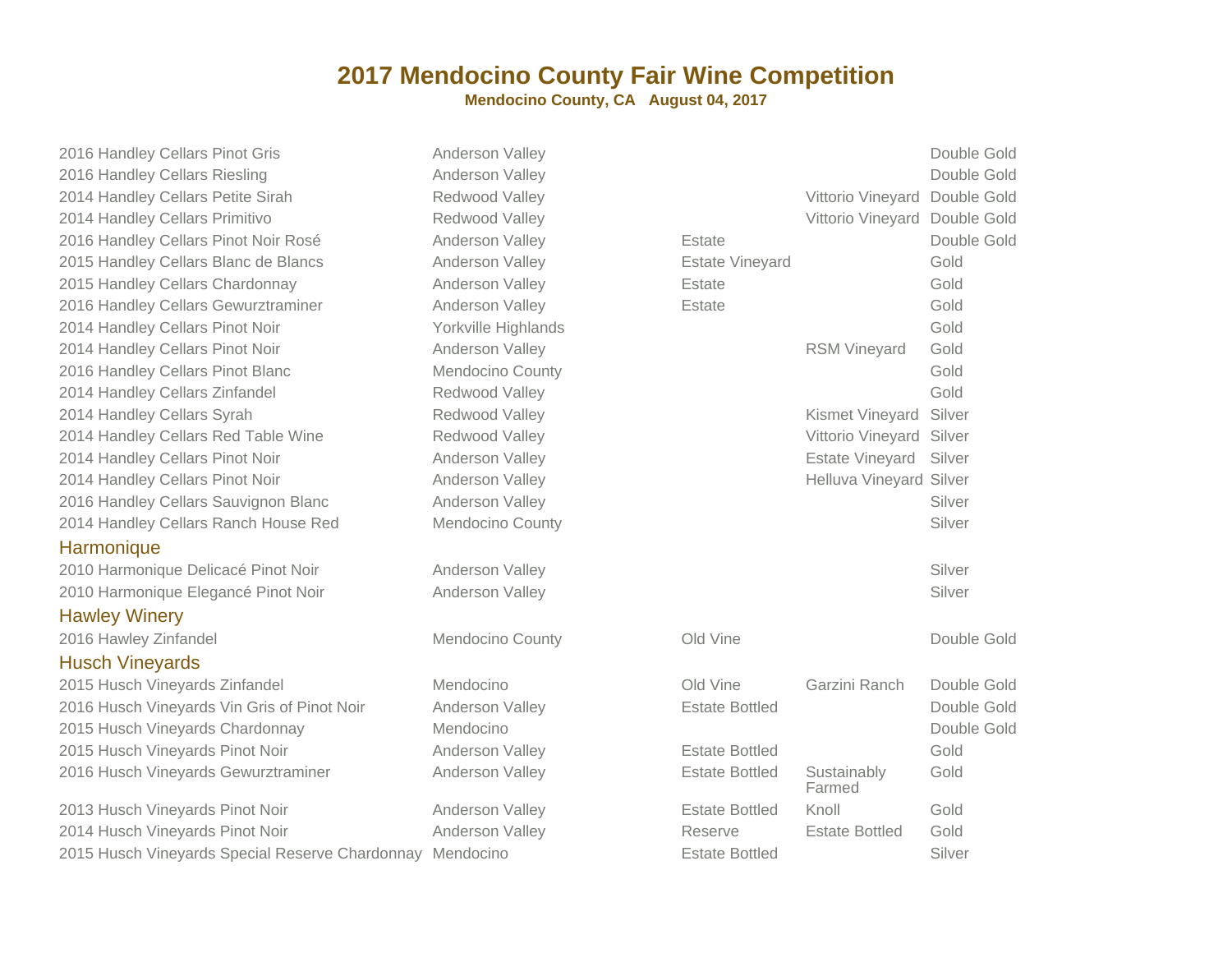| 2016 Husch Vineyards Renegade Sauvignon Blanc           | Mendocino        | Estate Grown,<br>Produced and<br><b>Bottled</b> |                               | Silver               |
|---------------------------------------------------------|------------------|-------------------------------------------------|-------------------------------|----------------------|
| 2016 Husch Vineyards Chenin Blanc                       | Mendocino        |                                                 | Sustainably<br>Farmed         | Silver               |
| 2016 Husch Vineyards Sauvignon Blanc                    | Mendocino        |                                                 | Sustainably<br>Farmed         | Silver               |
| 2014 Husch Vineyards Cabernet Sauvignon                 | Mendocino        |                                                 |                               | Silver               |
| Jaxon Keys Winery & Distillery                          |                  |                                                 |                               |                      |
| 2015 Jaxon Keys Winery Zinfandel                        | Mendocino        |                                                 | Mae's Block                   | <b>Best of Class</b> |
| 2015 Jaxon Keys Winery Zinfandel                        | Mendocino        |                                                 | Mae's Block                   | Double Gold          |
| 2015 Jaxon Keys Winery Petite Sirah                     | Mendocino        |                                                 |                               | Double Gold          |
| 2015 Jaxon Keys Winery Grenache                         | Mendocino        |                                                 |                               | Double Gold          |
| NV Jaxon Keys Winery JaxZin                             | Mendocino        |                                                 |                               | Gold                 |
| 2015 Jaxon Keys Winery Primitivo                        | Mendocino        |                                                 |                               | Gold                 |
| 2016 Jaxon Keys Winery Rosé                             | Mendocino County |                                                 |                               | Gold                 |
| 2015 Jaxon Keys Winery Zinfandel                        | Mendocino        |                                                 | <b>Brandy Barrel</b><br>Aged  | Gold                 |
| 2015 Jaxon Keys Winery Red Blend- GPS                   | Mendocino        |                                                 |                               | Silver               |
| 2016 Jaxon Keys Winery Farmhouse White                  | Mendocino        |                                                 |                               | Silver               |
| 2016 Jaxon Keys Winery Viognier<br><b>Jeriko Estate</b> | Mendocino        |                                                 |                               | Silver               |
| 2016 Jeriko Estate Sangiovese                           | Mendocino County |                                                 | <b>Upper Russian</b><br>River | Silver               |
| <b>Lula Cellars</b>                                     |                  |                                                 |                               |                      |
| 2014 Lula Cellars Pinot Noir                            | Mendocino County |                                                 | Peterson<br>Vineyard          | Gold                 |
| 2014 Lula Cellars Pinot Noir                            | Mendocino County |                                                 | Docker Hill<br>Vineyard       | Silver               |
| 2014 Lula Cellars Pinot Noir                            | Mendocino County |                                                 | Costa Vineyard                | Silver               |
| <b>Maggy Hawk Wines</b>                                 |                  |                                                 |                               |                      |
| 2014 Maggy Hawk Jolie Pinot Noir                        | Anderson Valley  |                                                 |                               | Double Gold          |
| 2014 Maggy Hawk Graceful Lady Pinot Noir                | Anderson Valley  |                                                 |                               | Gold                 |
| 2014 Maggy Hawk Stormin' Pinot Noir                     | Anderson Valley  |                                                 |                               | Gold                 |
| <b>Maple Creek Winery</b>                               |                  |                                                 |                               |                      |
| 2014 ARTEVINO Pinot Noir                                | Anderson Valley  |                                                 | Green Ranch                   | Gold                 |
|                                                         |                  |                                                 |                               |                      |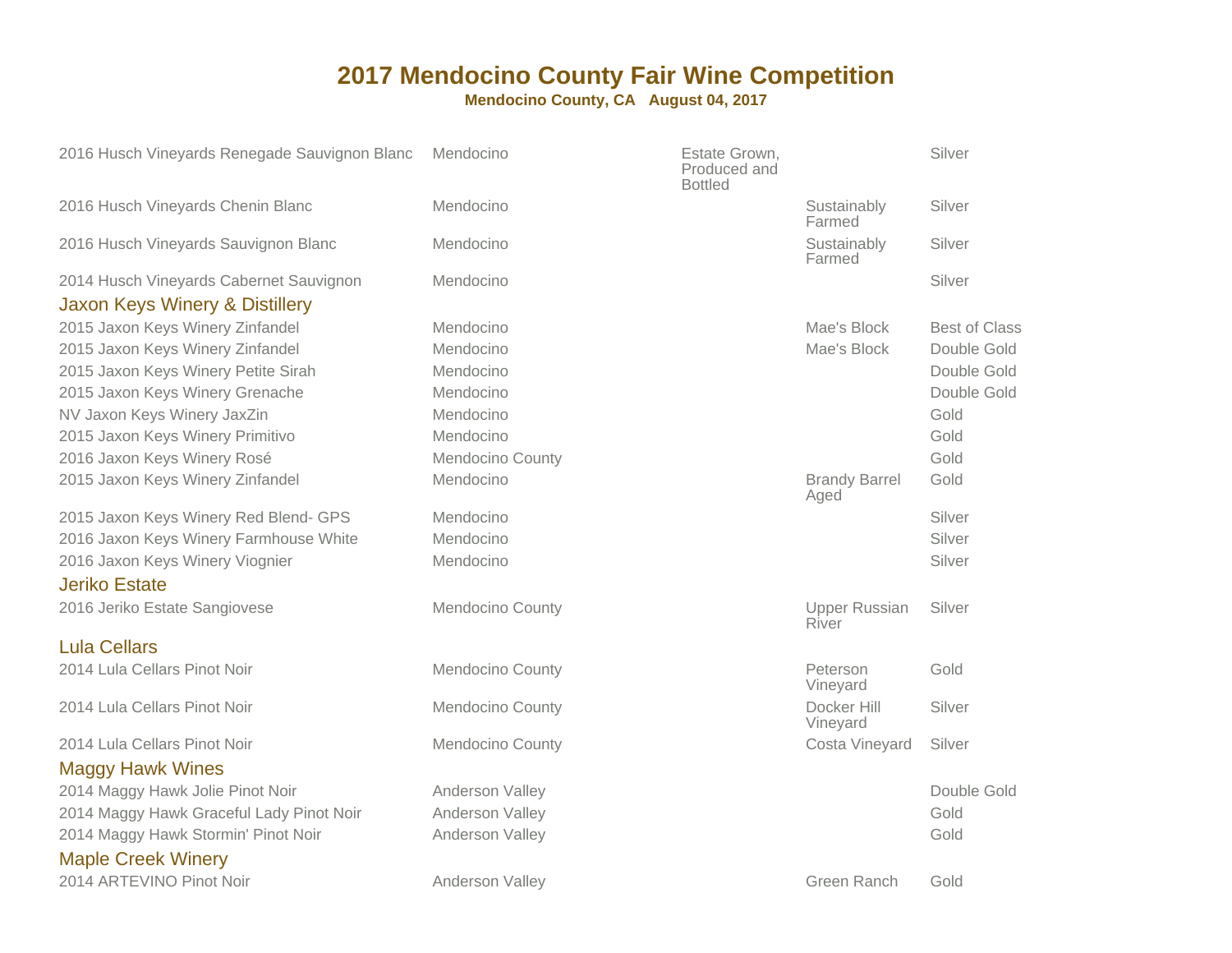| 2015 Maple Creek Estate Chardonnay                    | Yorkville Highlands     |                        | Maple Creek<br>Vineyard                        | Silver               |
|-------------------------------------------------------|-------------------------|------------------------|------------------------------------------------|----------------------|
| <b>McFadden Farm</b>                                  |                         |                        |                                                |                      |
| 2016 Blue Quail Dry Gewurztraminer                    | Potter Valley           |                        |                                                | Gold                 |
| 2015 Blue Quail Pinot Noir                            | Potter Valley           | <b>Estate Grown</b>    |                                                | Gold                 |
| 2016 Blue Quail Sauvignon Blanc                       | Potter Valley           | <b>Estate Grown</b>    |                                                | Silver               |
| 2016 Blue Quail Pinot Gris                            | Potter Valley           |                        |                                                | Silver               |
| 2016 Blue Quail Dry Riesling                          | Potter Valley           |                        |                                                | Silver               |
| 2016 Blue Quail Fontaine Dry Rosé                     | Potter Valley           |                        |                                                | Silver               |
| NV McFadden Cuvee Brut                                | Potter Valley           | Methode<br>Champenoise |                                                | Gold                 |
| <b>McNab Ridge Winery</b>                             |                         |                        |                                                |                      |
| 2014 McNab Petite Sirah                               | Mendocino County        |                        |                                                | Double Gold          |
| 2014 McNab Pinotage                                   | <b>Mendocino County</b> |                        | Napoli Vineyard                                | Gold                 |
| 2014 McNab Zinfandel                                  | <b>Mendocino County</b> |                        | Cononiah<br>Vineyards<br><b>Family Reserve</b> | Silver               |
| 2014 McNab Cabernet Sauvignon                         | Mendocino County        |                        | Family Reserve - Silver<br>Largo               |                      |
| <b>Mendocino Wine Company</b>                         |                         |                        |                                                |                      |
| 2013 Parducci Small Lot Petite Sirah                  | <b>Mendocino County</b> |                        |                                                | Double Gold          |
| 2015 Parducci Small Lot Chardonnay                    | <b>Mendocino County</b> |                        |                                                | Gold                 |
| 2015 Parducci True Grit Reserve Chardonnay            | Mendocino County        |                        |                                                | Gold                 |
| 2014 Parducci Small Lot Merlot                        | <b>Mendocino County</b> |                        |                                                | Silver               |
| 2013 Parducci True Grit Reserve Red Blend             | <b>Mendocino County</b> |                        |                                                | Silver               |
| 2014 Parducci Small Lot Pinot Noir                    | Mendocino County        |                        |                                                | Silver               |
| 2015 Parducci True Grit Reserve Cabernet<br>Sauvignon | <b>Mendocino County</b> |                        |                                                | Silver               |
| <b>Meyer Family Cellars</b>                           |                         |                        |                                                |                      |
| 2015 Meyer Family Cellars Chardonnay                  | Anderson Valley         |                        | Donnelly Creek                                 | <b>Best of Class</b> |
| 2015 Meyer Family Cellars Chardonnay                  | Anderson Valley         |                        | Donnelly Creek                                 | Double Gold          |
| 2013 Meyer Family Cellars Syrah                       | Yorkville Highlands     |                        |                                                | Gold                 |
| 2012 Meyer Family Cellars Petite Sirah                | Yorkville Highlands     |                        |                                                | Silver               |
| 2013 Meyer Family Cellars "High Ground" Syrah         | Yorkville Highlands     | Reserve                |                                                | Silver               |
| <b>Naughty Boy Vineyards</b>                          |                         |                        |                                                |                      |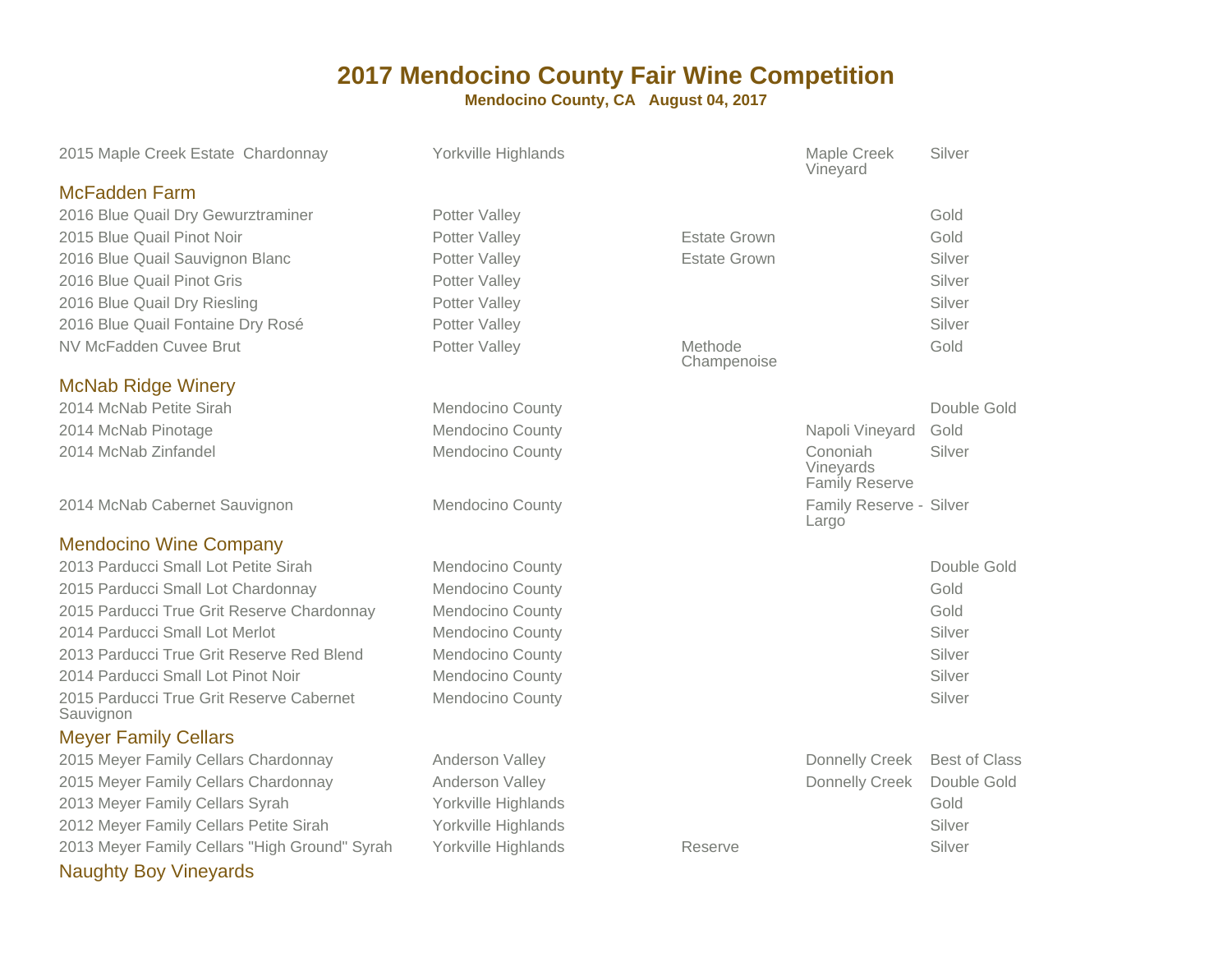| 2013 Naughty boy Vineyards Pinot Noir                              | Mendocino       | <b>Estate Vineyards</b>    | Silver                         |
|--------------------------------------------------------------------|-----------------|----------------------------|--------------------------------|
| 2016 Naughty boy Vineyards Dry Rosé                                | Mendocino       | <b>Barrel</b><br>Fermented | Silver                         |
| <b>Navarro Vineyards</b>                                           |                 |                            |                                |
| 2016 Navarro Vineyards Riesling                                    | Anderson Valley |                            |                                |
| 2016 Navarro Vineyards Edelzwicker                                 | Anderson Valley |                            |                                |
| 2016 Navarro Vineyards Pinot Grigio                                | Anderson Valley |                            | <b>Best of Class</b>           |
| 2016 Navarro Vineyards Gewurztraminer Deep End<br><b>Blend</b>     | Anderson Valley |                            | <b>Best of Class</b>           |
| 2016 Navarro Vineyards Chardonnay Premiere<br>Reserve              | Anderson Valley |                            | <b>Best of Class</b>           |
| 2016 Navarro Vineyards Edelzwicker                                 | Anderson Valley |                            | Best of Show -<br>White        |
| 2016 Navarro Vineyards Riesling Cluster Select                     | Anderson Valley | Late Harvest               | Best of Show<br><b>Dessert</b> |
| 2016 Navarro Vineyards Rosé                                        | Mendocino       |                            | Best of Show<br>Rose           |
| 2016 Navarro Vineyards Muscat Blanc                                | Anderson Valley | <b>Estate Bottled</b>      | Double Gold                    |
| 2016 Navarro Vineyards Edelzwicker                                 | Anderson Valley |                            | Double Gold                    |
| 2016 Navarro Vineyards Rosé                                        | Mendocino       |                            | Double Gold                    |
| 2016 Navarro Vineyards Pinot Grigio                                | Anderson Valley |                            | Double Gold                    |
| 2014 Navarro Vineyards Mourvedre                                   | Mendocino       |                            | Double Gold                    |
| 2014 Navarro Vineyards Syrah                                       | Mendocino       |                            | Double Gold                    |
| 2016 Navarro Vineyards Riesling                                    | Anderson Valley | Late Harvest               | Double Gold                    |
| 2016 Navarro Vineyards Riesling Cluster Select                     | Anderson Valley | Late Harvest               | Double Gold                    |
| 2016 Navarro Vineyards Chardonnay Premiere<br>Reserve              | Anderson Valley |                            | Double Gold                    |
| 2016 Navarro Vineyards Muscat Blanc Cluster Select Anderson Valley |                 | Late Harvest               | Gold                           |
| 2014 Navarro Vineyards Pinot Noir Methode a<br>l'Ancienne          | Anderson Valley | Unfiltered                 | Gold                           |
| 2016 Navarro Vineyards Gewurztraminer                              | Anderson Valley | <b>Estate Bottled</b>      | Gold                           |
| 2014 Navarro Vineyards Zinfandel                                   | Mendocino       |                            | Gold                           |
| 2016 Navarro Vineyards Chardonnay Table Wine                       | Mendocino       |                            | Gold                           |
| 2016 Navarro Vineyards Chardonnay                                  | Mendocino       |                            | Gold                           |
| 2014 Navarro Vineyards Barbera                                     | Mendocino       |                            | Gold                           |
| 2016 Navarro Vineyards Gewurztraminer Deep End<br><b>Blend</b>     | Anderson Valley |                            | Gold                           |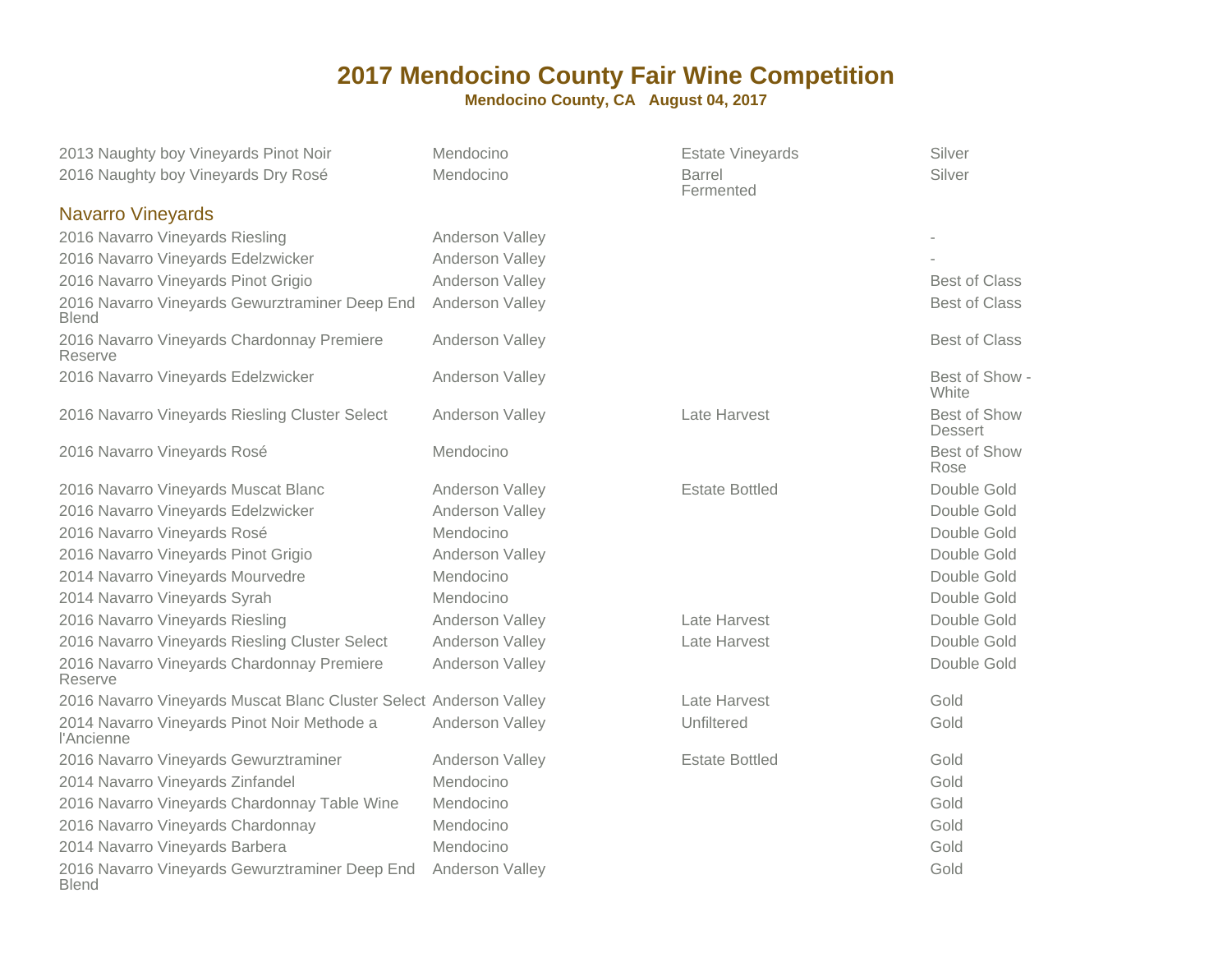| 2015 Navarro Vineyards Pinot Noir         | Anderson Valley         |                              |                                                        | Gold        |
|-------------------------------------------|-------------------------|------------------------------|--------------------------------------------------------|-------------|
| 2016 Navarro Vineyards Riesling           | Anderson Valley         |                              |                                                        | Gold        |
| 2014 Navarro Vineyards Grenache           | Mendocino               |                              |                                                        | Silver      |
| 2016 Navarro Vineyards Pinot Gris         | Anderson Valley         |                              |                                                        | Silver      |
| 2016 Navarro Vineyards Rosé of Pinot Noir | Anderson Valley         |                              |                                                        | Silver      |
| 2014 Navarro Vineyards Pinot Noir         | Anderson Valley         |                              | Deep End Blend                                         | Silver      |
| 2016 Navarro Vineyards Sauvignon Blanc    | Anderson Valley         |                              |                                                        | Silver      |
| 2014 Navarro Vineyards Zinfandel          | Mendocino               | Old Vine                     |                                                        | Silver      |
| <b>Pennyroyal Farm</b>                    |                         |                              |                                                        |             |
| 2015 Pennyroyal Farm Chardonnay           | Anderson Valley         | <b>Barrel</b><br>Fermented   | <b>Hammer Olsen</b>                                    | Double Gold |
| 2014 Pennyroyal Farm Pinot Noir           | Anderson Valley         |                              |                                                        | Silver      |
| 2015 Pennyroyal Farm Sauvignon Blanc      | Anderson Valley         |                              |                                                        | Silver      |
| <b>Philo Ridge Vineyards</b>              |                         |                              |                                                        |             |
| 2015 Philo Ridge Vineyards Pinot Gris     | Anderson Valley         | Unoaked                      | <b>Helluva Vineyard Silver</b>                         |             |
| 2012 Philo Ridge Vineyards Pinot Noir     | Anderson Valley         | Unfined &<br>Unfiltered      | Marguerite<br>Vineyard                                 | Silver      |
| <b>Potter Valley Wine Works</b>           |                         |                              |                                                        |             |
| 2016 Tahto Sauvignon Blanc                | Mendocino County        |                              | <b>Bauer</b>                                           | Gold        |
| 2014 Tahto Carignane                      | <b>Mendocino County</b> |                              | Piffero                                                | Gold        |
| 2014 Tahto Zinfandel                      | Mendocino County        |                              | Piffero                                                | Silver      |
| 2016 Tahto Rosé                           | <b>Mendocino County</b> |                              | <b>Trails End</b>                                      | Silver      |
| <b>Powicana Farm</b>                      |                         |                              |                                                        |             |
| 2015 Powicana Farm Petite Sirah           | Redwood Valley          | Grown, Vinted<br>and Bottled | Single Vineyard, Best of Class<br>No Sulfites<br>Added |             |
| 2015 Powicana Farm Petite Sirah           | Redwood Valley          | Grown, Vinted<br>and Bottled | Single Vineyard, Double Gold<br>No Sulfites<br>Added   |             |
| 2015 Powicana Farm Petite Sirah Port      | Redwood Valley          | Grown, Vinted<br>and Bottled | Single Vineyard, Gold<br>No Sulfites<br>Added          |             |
| <b>ROEDERER ESTATE</b>                    |                         |                              |                                                        |             |
| 2014 Domaine Anderson Pinot Noir          | Anderson Valley         | Estate                       |                                                        | Double Gold |
| 2015 Domaine Anderson Chardonnay          | Anderson Valley         | <b>Estate</b>                |                                                        | Silver      |
| NV Roederer Sparkling Rosé                | Anderson Valley         |                              |                                                        |             |
|                                           |                         |                              |                                                        |             |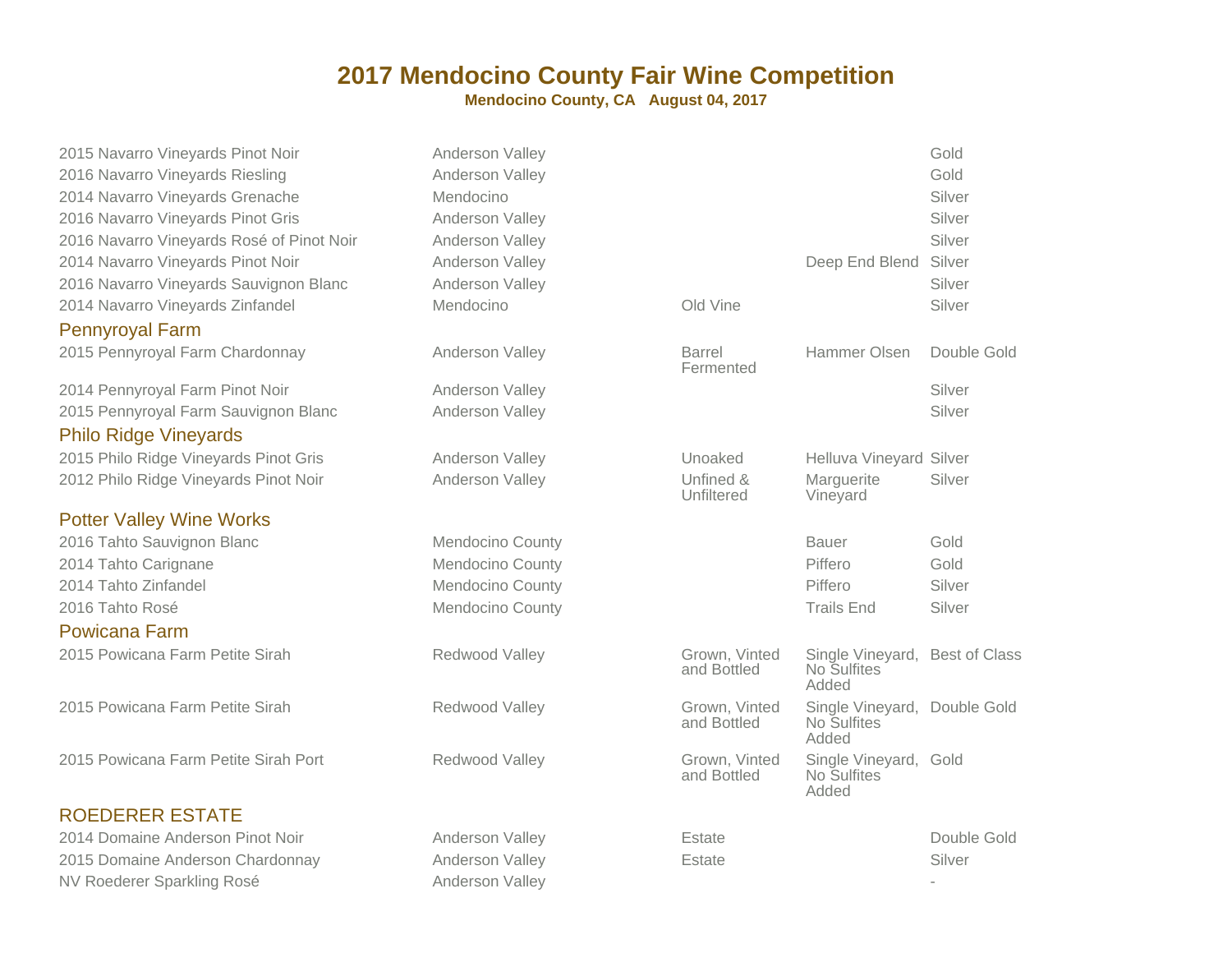| NV Roederer Sparkling Rosé                               | Anderson Valley         |                                 |                         | Best of Show<br>Sparkling |
|----------------------------------------------------------|-------------------------|---------------------------------|-------------------------|---------------------------|
| NV Roederer Sparkling Rosé                               | Anderson Valley         |                                 |                         | Double Gold               |
| NV Scharffenberger Brut                                  | Anderson Valley         | <b>Methode</b><br>Champenoise   |                         | Gold                      |
| <b>Seebass Family Wines</b>                              |                         |                                 |                         |                           |
| 2014 Seebass Family Wines Grand Reserve Syrah            | Mendocino               | <b>Estate Grown</b>             |                         | Double Gold               |
| 2015 Seebass Family Wines Grand Reserve<br>Chardonnay    | Mendocino               | <b>Estate Grown</b>             |                         | Gold                      |
| 2011 Seebass Family Wines Grand Reserve<br>Chardonnay    | Mendocino               | <b>Estate Grown</b>             |                         | Silver                    |
| 2013 Seebass Family Wines Romantik                       | Mendocino               | <b>Estate Grown</b>             |                         | Silver                    |
| 2016 Seebass Family Wines Rosé of Grenache<br>"Fantasie" | Mendocino               | <b>Estate Grown</b>             |                         | Silver                    |
| <b>Steele Wines Inc.</b>                                 |                         |                                 |                         |                           |
| 2015 Shooting Star Chardonnay                            | Mendocino County        |                                 |                         | Gold                      |
| 2013 Steele Wines Zinfandel                              | <b>Mendocino County</b> | Single Vineyard Pacini Vineyard |                         | Silver                    |
| <b>Testa Vineyards</b>                                   |                         |                                 |                         |                           |
| 2014 Testa Vineyards Petite Sirah                        | Mendocino County        | <b>Estate Wine</b>              |                         | Double Gold               |
| 2013 Testa Vineyards Carignane                           | <b>Mendocino County</b> | Estate                          |                         | Double Gold               |
|                                                          |                         |                                 |                         |                           |
| 2014 Testa Vineyards Black                               | <b>Mendocino County</b> |                                 |                         | Silver                    |
| 2016 Testa Vineyards Rosé                                | Mendocino County        |                                 |                         | Silver                    |
| <b>The Hess Collection Winery</b>                        |                         |                                 |                         |                           |
| 2015 Artezin Zinfandel                                   | <b>Mendocino County</b> |                                 |                         | Gold                      |
| <b>The Withers Winery</b>                                |                         |                                 |                         |                           |
| 2014 The Withers Winery Pinot Noir                       | Anderson Valley         |                                 | Charles<br>Vineyard     | Gold                      |
| <b>Waits-Mast Family Cellars</b>                         |                         |                                 |                         |                           |
| 2014 Waits-Mast Pinot Noir                               | Anderson Valley         | Single Vineyard                 | Wentzel<br>Vineyard     | Silver                    |
| 2014 Waits-Mast Pinot Noir                               | <b>Mendocino County</b> | Single Vineyard                 | Oppenlander<br>Vineyard | Silver                    |
| WindRacer                                                |                         |                                 |                         |                           |
| 2014 WindRacer Chardonnay                                | Anderson Valley         |                                 |                         | Gold                      |
| 2014 WindRacer Pinot Noir                                | Anderson Valley         | <b>Estate</b>                   |                         | Silver                    |